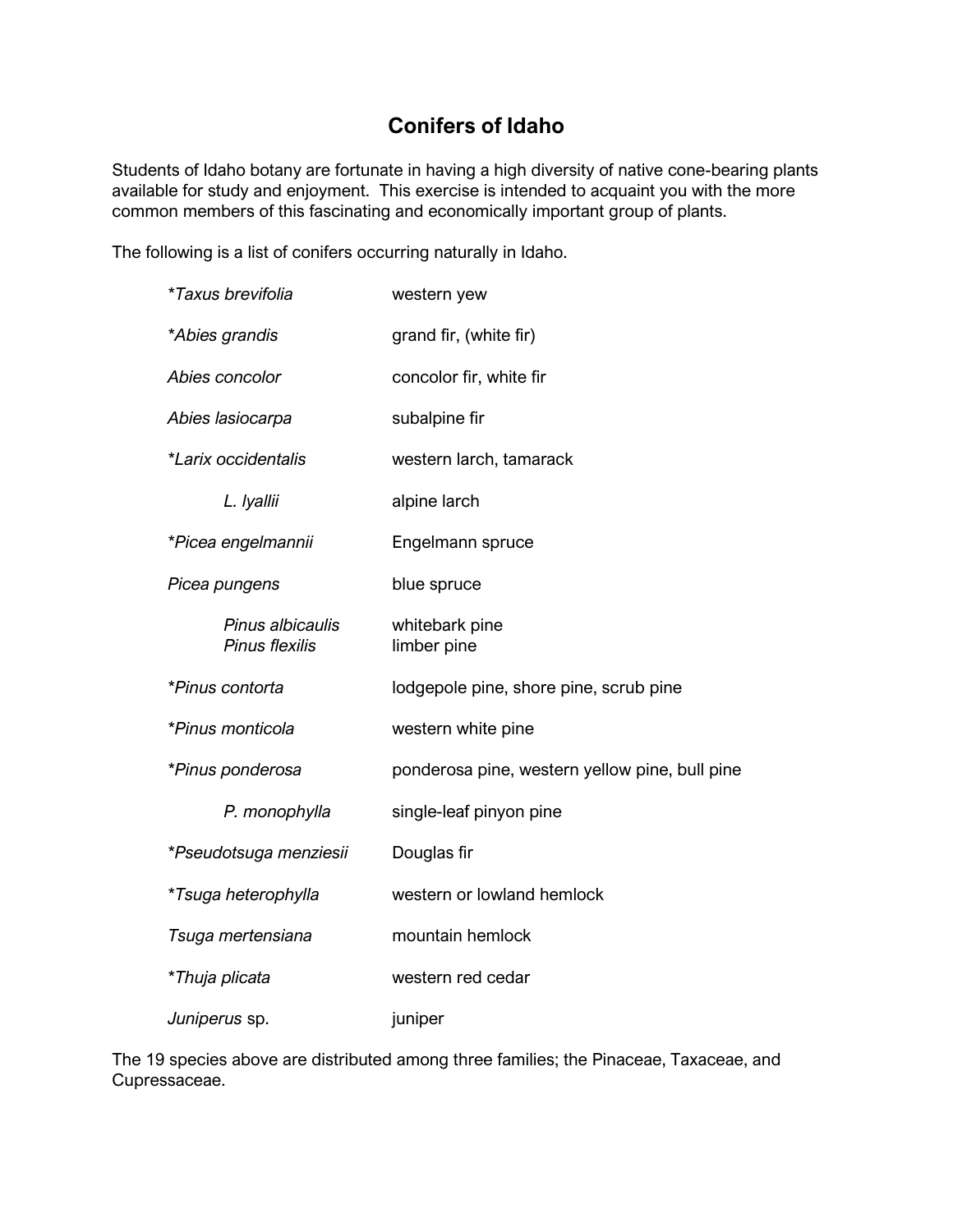Two of the conifers on the preceding page have scale-like leaves as contrasted with needle-like leaves.

These two genera are \_\_\_\_\_\_\_\_\_\_\_\_\_\_\_ and \_\_\_\_\_\_\_\_\_\_\_\_\_\_\_\_\_

Both are members of the **Cupressaceae** or cypress family.

One of these genera has rounded twigs and globose cones that are fleshy and

often bluish. This genus is **Example 20** is the contract of the set of the set of the set of the set of the set o

The species in Cupressaceae, common in north Idaho, has flattened twigs and elongate,

dry cones that are not at all fleshy. This genus is \_\_\_\_\_\_\_\_\_\_\_\_\_\_\_\_\_\_.

One conifer has needles that are 2-ranked (needles in one plane) with a short spine at the apex of each needle. The needles are medium to dark green above and pale green beneath. If

cones are available, there is no mistaking this unique plant, for the female

cones resemble a red berry. The name of this conifer is

It is a member of **Taxaceae** and is the only representative of this family in our flora. The wood was often used for the construction of bows, and the bark contains the powerful anti-cancer agent "taxol".

-------------------------------------------------------------------------------------------------------------------------------

The remaining conifers are all members of the **Pinaceae** or pine family. The family is characterized by having comparatively large, dry cones, the leaves needle-like rather than scalelike, and borne in clusters or fascicles of 1-5, 20-50 at the ends of short spur shoots, or borne singly.

The conifer that has its needles in tufts of 20-50 at the ends of short spur shoots is

\_\_\_\_\_\_\_\_\_\_\_ \_\_\_\_\_\_\_\_\_\_\_\_\_\_\_\_. This tree is a member of a genus that sheds its needles each fall. Coloration of these leaves in the fall, which is brilliant yellow, can be a spectacular sight.

Five conifers have their needles in fascicles of 2-5. These are members of the genus

**EXECUTE:** Considering these five only:

needles 2 per bundle:

Cones are small, lop-sided with sharp spines

needles 3 per bundle:

Cones are larger, symmetrical, with generally down-curving spines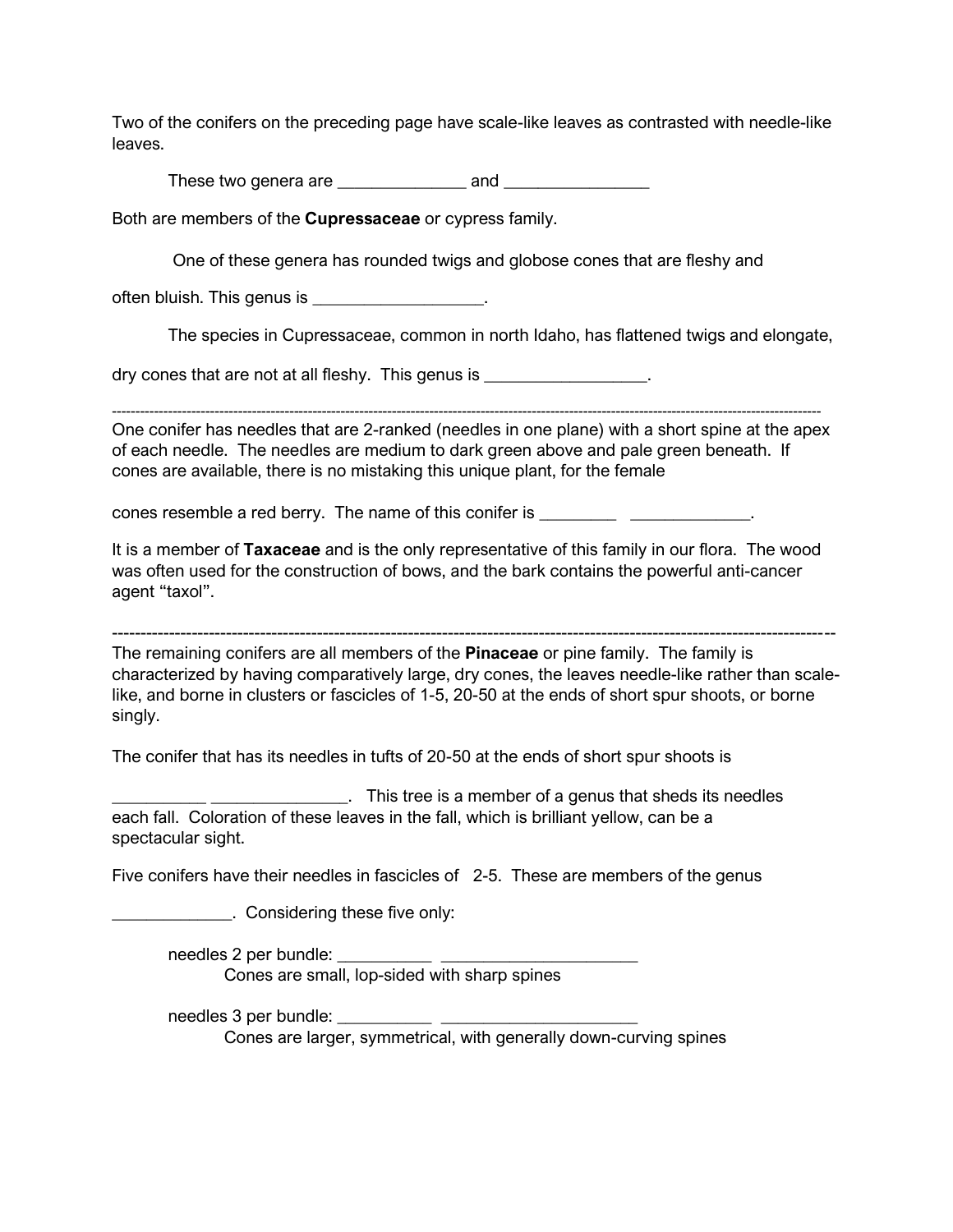There are three pines have their needles in bundles of 5. Only one occurs in our area, the state tree of Idaho. The needles slender, up to 10 cm in length, the margins often serrulate (with fine

teeth) \_\_\_\_\_\_\_\_\_\_\_\_\_\_\_\_\_ \_\_\_\_\_\_\_\_\_\_\_\_\_\_\_\_\_\_\_ Cones are relatively long with has thin scales that lack spines.

The other two five-needles pines have needles shorter and stouter than above, the margins smooth rather than finely roughened. They are: *Pinus albicaulis* and *Pinus flexilis*

It is nearly impossible to tell the difference between these two species by leaf characteristics. They both grow at high elevations in the mountains of Idaho. These two species can be distinguished by smell supposedly. *Pinus albicaulis* branches have a rather sweet odor while the branches of *Pinus flexilis* have the odor of turpentine.

Of the remaining conifers, four have leaf bases that are woody, peg-like, and are raised conspicuously above the surface of the twig. When the leaves of these are shed (and this happens rather quickly after cutting), there remains on the branch a series of "pegs" making the branch rough to the touch. The easiest way to find these specimens is to look for missing needles. If you can see a very definite peg where there once was a needle, then you have found one of the four. If, however, you find only a circular or elliptic scar that is nearly flush with the surface, continue your search. Remember there should be four samples that have these "pegs". The illustration below may be of some help. They illustrate two kinds of peg-like leaf bases.



One genus has pegs that project from the twig at nearly right angles, and

has needles that are generally very stiff and sharp. They also have very papery cones. This

genus is \_\_\_\_\_\_\_\_\_\_\_\_\_\_.

Considering these two species of the genus only:

young twigs pubescent (hairy) \_\_\_\_\_\_\_\_ \_\_\_\_\_\_\_\_\_\_\_\_\_\_\_\_\_\_\_\_ Cones less than 6 cm long

young twigs glabrous (bald) *Piceae pungens* Cones more than 6 cm long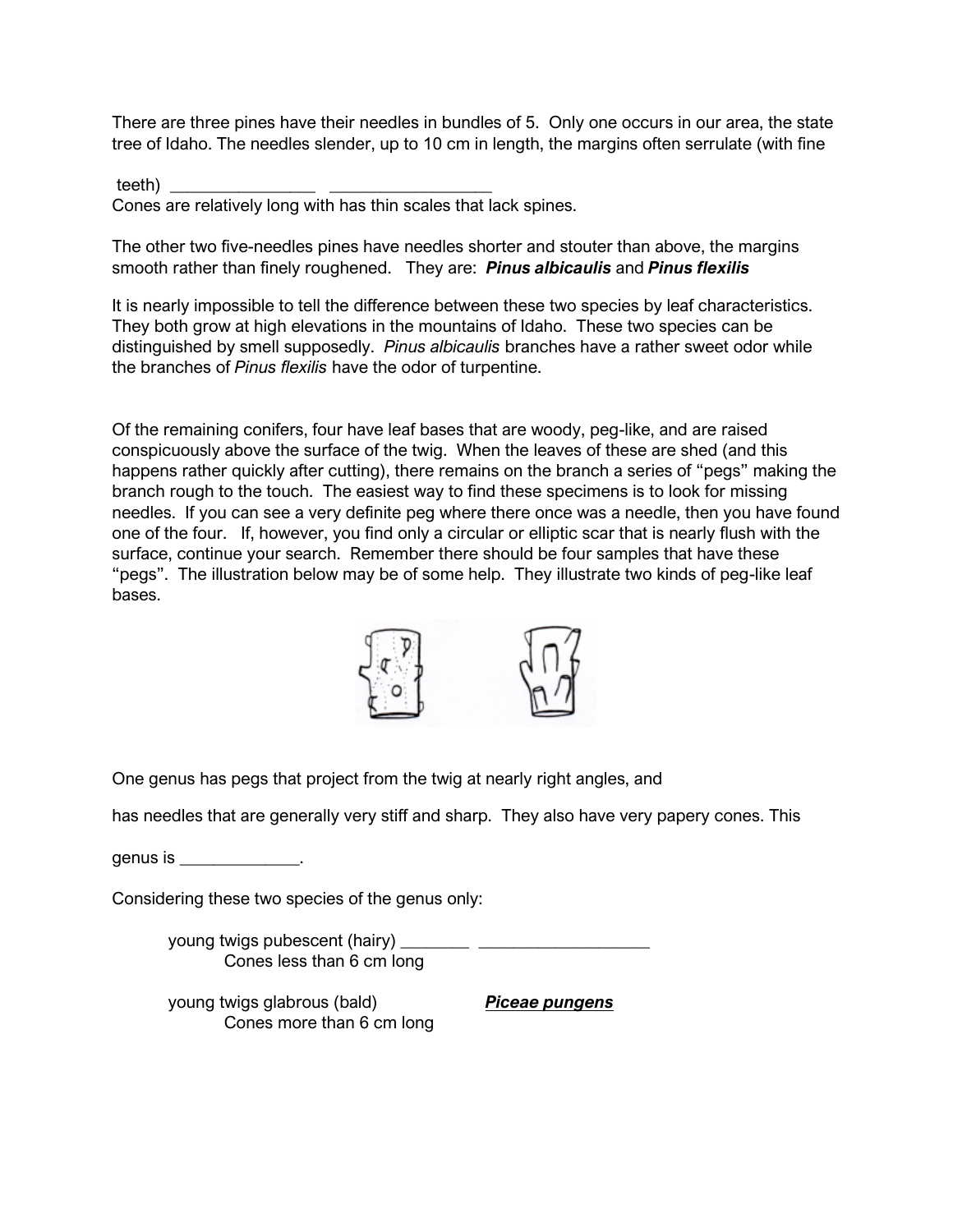The other genus that has peg-like scars has these pegs projecting forward toward the tip of the stem, and needles that are not nearly as stiff or sharp pointed. It can also be distinguished by its

drooping leader. This second genus with peg-like scars is  $\sim$ 

The two species of this genus are easily separable on the basis of leaf features alone.

Considering these two only:

-needles of very different length on the same stem, dark green above, grayish below (stomata only on the lower surface) and essentially 2-ranked. (Cones small)

-needles of about the same length, upper and lower surface of about the same color(stomata on all surfaces), radially arranged along the stem and generally somewhat thicker than above. This is a higher elevation species. (Cones larger) *Tsuga mertensiana*

\_\_\_\_\_\_\_\_\_\_\_\_ \_\_\_\_\_\_\_\_\_\_\_\_\_\_\_\_\_\_\_\_

The last two genera may be separated by a number of characters, including leaf scars. One genus has leaf scars that contain a small crater in the center of the scar. The other genus lacks this feature. Examine your specimens carefully, looking for areas on the stem that have lost needles. Your dissecting scope or a hand lens is helpful at this point. Match the drawings below with the leaf scars of your specimens.



Do not be discouraged if you cannot discern this difference, for there are easier methods of separating these two genera.

Considering these two genera again, genus "A" has terminal buds that are sharp pointed, while genus "B" has terminal buds that are rounded.

Genus "A" is \_\_\_\_\_\_\_\_\_\_\_\_\_\_\_\_\_\_\_\_\_\_

Genus "B" is \_\_\_\_\_\_\_\_\_\_\_\_\_\_\_\_\_\_\_\_\_\_

*Pseudotsuga* is often confused with some of the true firs (*Abies*) but can be distinguished readily on the basis of the terminal buds. The true firs (*Abies*) generally have a branching pattern that could be called "regularly opposite". Most specimens of *Pseudotsuga* have branching that is not regularly opposite. The cones of "Doug fir" are very distinctive with three pointed bracts that extend beyond the scale.

The conifer, then, that has leaf scars without the crater, sharp-pointed buds, and a pattern

of branching that is not strictly opposite is \_\_\_\_\_\_\_\_\_\_\_\_\_\_\_\_\_\_\_\_\_\_\_\_\_\_\_\_\_\_\_\_\_\_